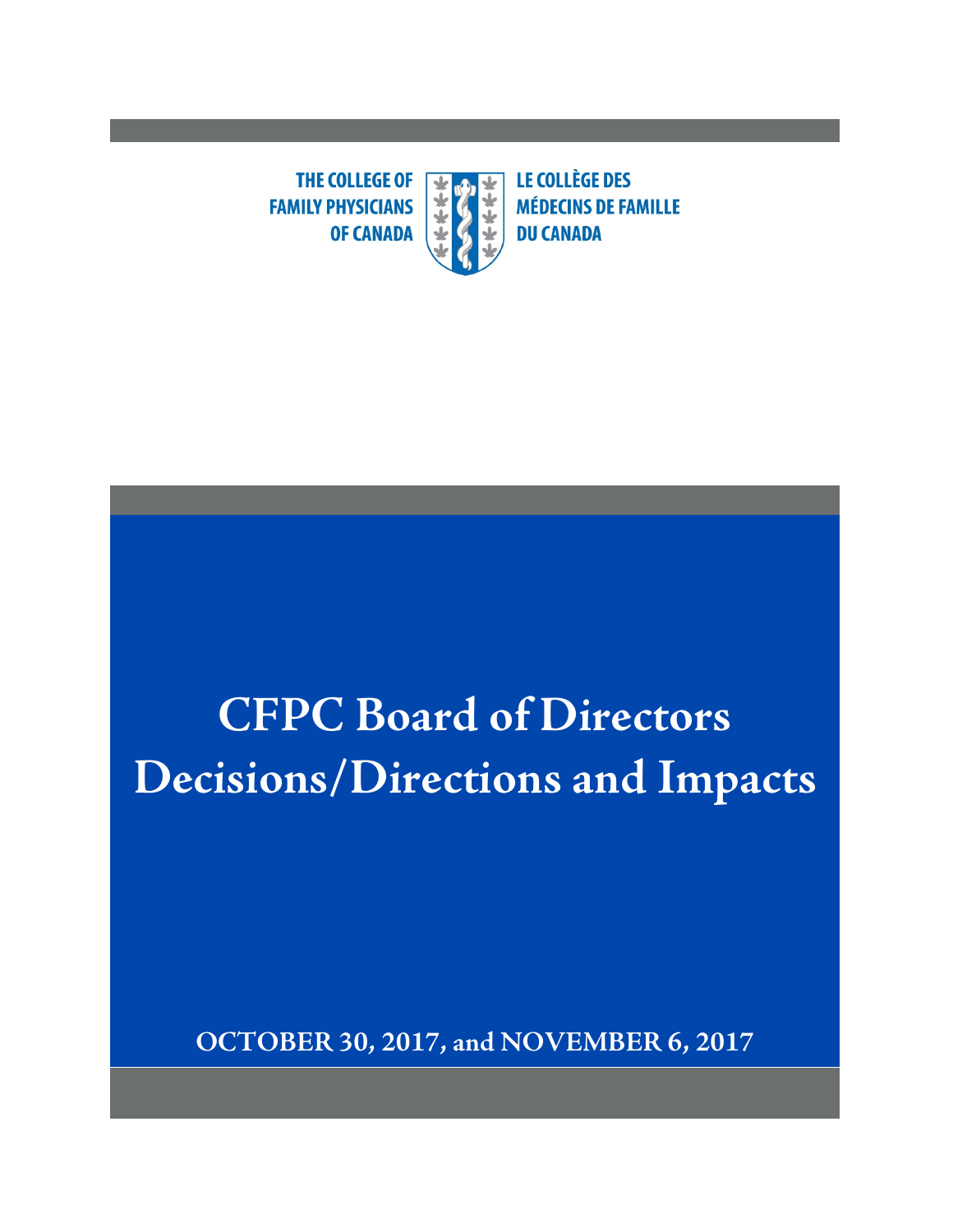# **List of Board Motions**

| The Red Book: Updating specific standards for family medicine residency programs 1        |  |
|-------------------------------------------------------------------------------------------|--|
|                                                                                           |  |
|                                                                                           |  |
| The CFPC collaborates with the Canadian Psychiatric Association and the Mental Health     |  |
| The CFPC supports the Canadian Medical Forum's vision and position statement—The Evolving |  |
|                                                                                           |  |
|                                                                                           |  |
|                                                                                           |  |
|                                                                                           |  |
|                                                                                           |  |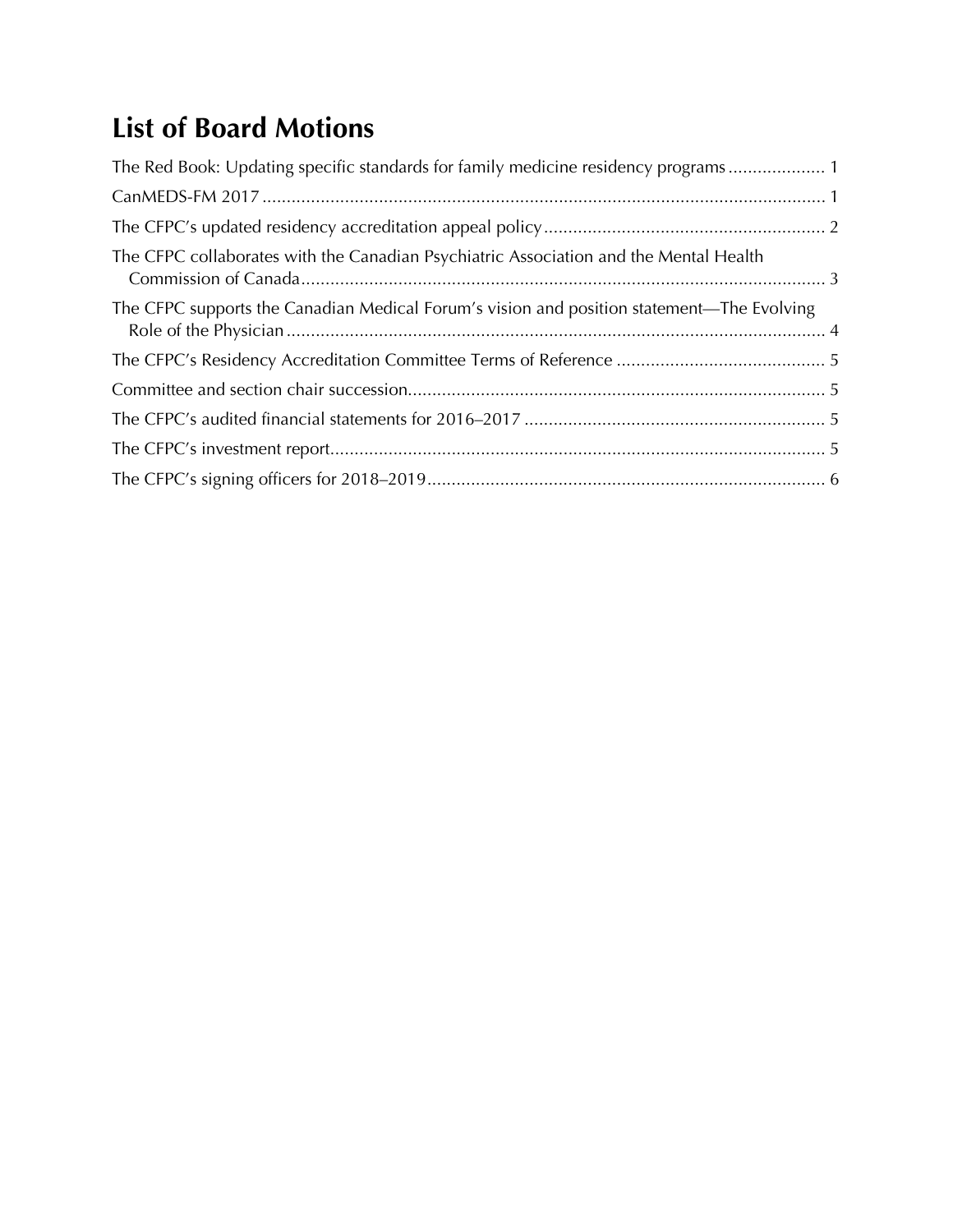## **GOAL 1: SET STANDARDS TO DEVELOP AND SUSTAIN SKILLED FAMILY PHYSICIANS**

# <span id="page-2-0"></span>*The Red Book: Updating specific standards for family medicine residency programs*

#### As a member of the Canadian Residency Accreditation Consortium (CanRAC), the CFPC, along with the Royal College of Physicians and Surgeons of Canada and the Collège des médecins du Québec, have been working on reforming residency accreditation and rewriting the General Standards of accreditation. Based on the General Standards of Accreditation, the new version of *The Red Book* contains a narrative section on the goals and guiding principles of family medicine that ties together the notion of comprehensiveness not only for core family medicine (FM) but also for enhanced skills (ES). Also, the indicators in the new *Red Book* will apply to both FM and ES.

This version of *The Red Book* will be tested at accreditation visits at Dalhousie University and McGill University during the accreditation reform. Feedback from surveyors at these visits will be compiled by the Residency Accreditation Committee, and any remaining revisions will be made to *The Red Book* before the full rollout of the new standards in 2019. This reform process has been very involved and shared by the three certifying colleges—the CFPC, the Royal College of Physicians and Surgeons of Canada, and the Collège des médecins du Québec.

#### THE RED BOOK

**THAT** the Board approve the updated version of *The Red Book: Specific Standards for Family Medicine Residency Programs*. *[it will be further updated as appropriate following testing]*

### <span id="page-2-1"></span>*CanMEDS-FM 2017*

CanMEDS-FM 2017 is a competency framework designed for all family physicians regardless of practice type, location, or populations served. CanMEDS-FM 2017 is an update to CanMEDS-FM 2009 and an adaptation to CanMEDS 2015.

Key changes and new elements in CanMEDS-FM 2017 include an emphasis on generalism and community-adaptive expertise; cultural safety with a description of related enabling competencies; emphasis on patient safety; continuous quality improvement introduced within the Leader, Scholar, and Health Advocate roles. In 2018, the focus will be on application and implementation of CanMEDS-FM 2017 for the various users across the continuum of education.

#### CANMEDS-FM 2017

**THAT** the Board approve CanMEDS-FM 2017: A competency framework for family physicians across the continuum.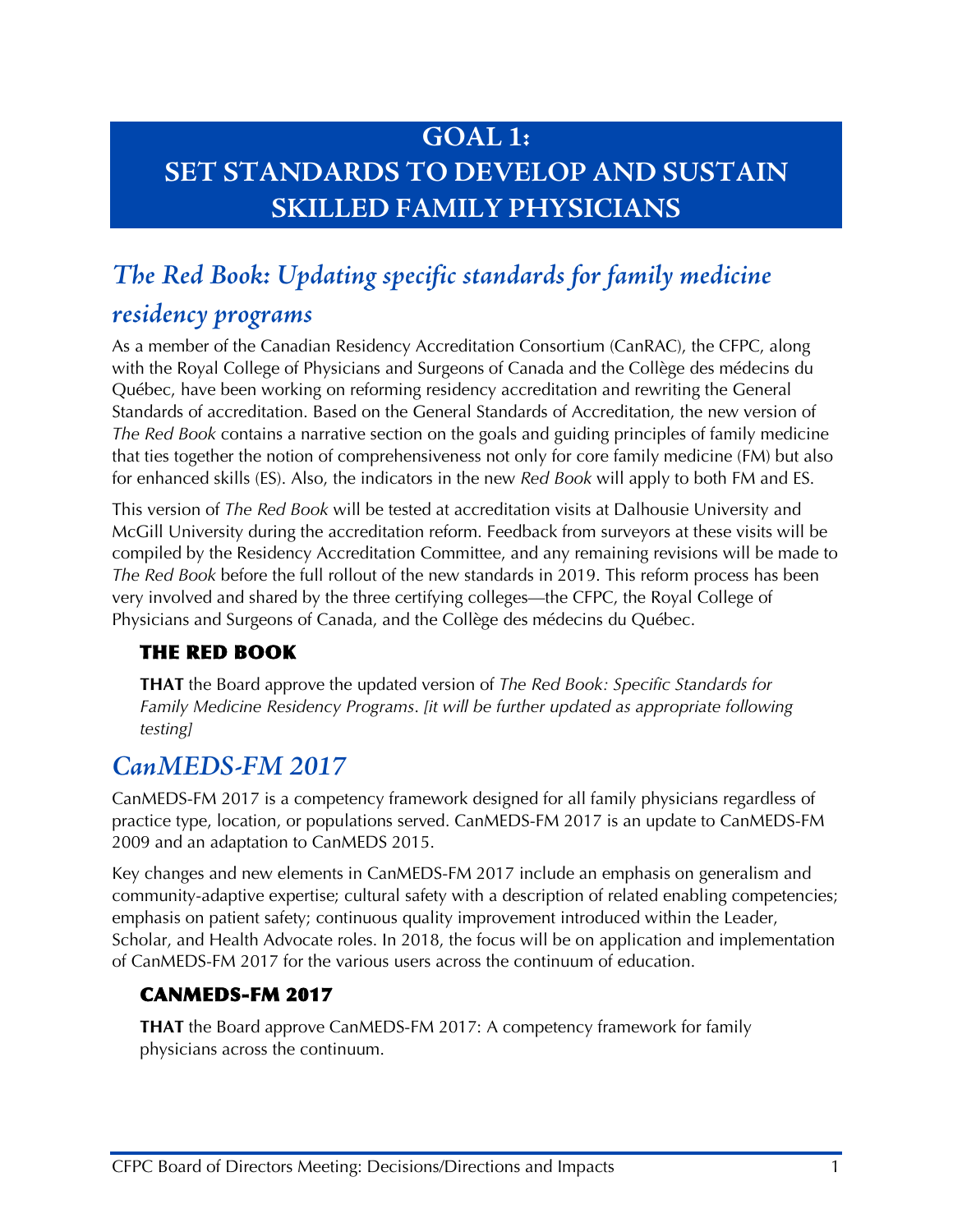### <span id="page-3-0"></span>*The CFPC's updated residency accreditation appeal policy*

The residency accreditation appeal policy will be used should an institution accredited by the CFPC wish to challenge the status of its residency training program accreditation. The process mirrors the appeals process related to the final recourse available to CFPC examination candidates, as well as being aligned with the Royal College of Physicians and Surgeons of Canada's appeal policy. The Residency Accreditation Committee will consider appeals based on criteria outlined within this policy and if required, an Ad Hoc Residency Accreditation Appeals Committee chaired by the Chair of the CFPC Board, will be engaged.

#### RESIDENCY ACCREDITATION APPEAL POLICY

**THAT** the Board approve the updated residency accreditation Appeal Policy;

**FURTHER THAT** the Board approve the establishment of an Ad Hoc Residency Accreditation Appeals Committee.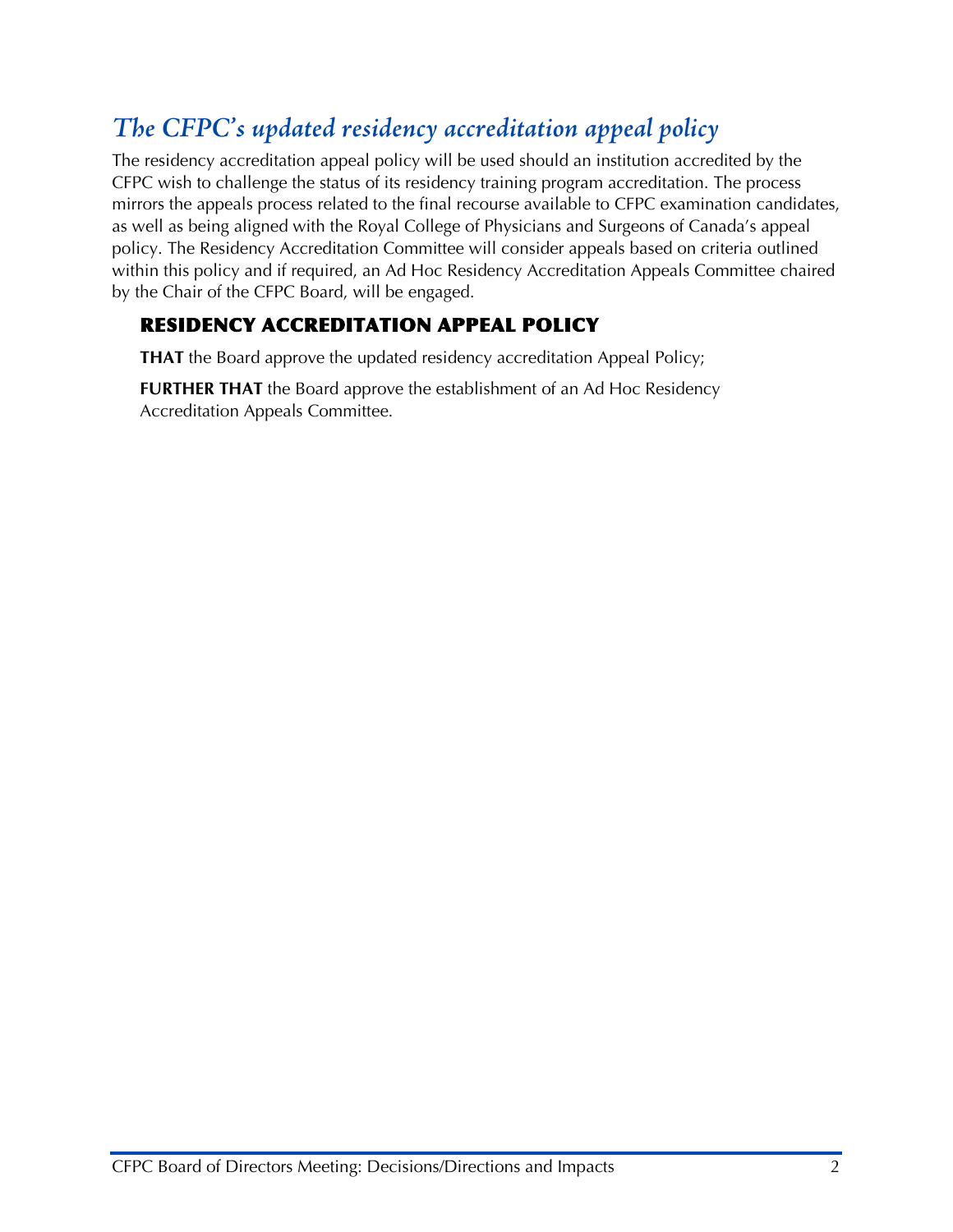## **GOAL 2: MEET THE EVOLVING HEALTH CARE NEEDS OF OUR COMMUNITIES**

# <span id="page-4-0"></span>*The CFPC collaborates with the Canadian Psychiatric Association and the Mental Health Commission of Canada*

The CFPC and the Foundation for Advancing Family Medicine will collaborate with the Canadian Psychiatric Association and the Mental Health Commission of Canada (MHCC) to help family physicians in preventing mental health relapse for patients. Over the next two years, the CFPC will work on developing a suite of self-management tools related to recovery and relapse prevention. The approach is to build mental health services in the Patient's Medical Home model, that align with the MHCC's [Guidelines for Recovery Oriented Practice report.](https://www.mentalhealthcommission.ca/sites/default/files/MHCC_RecoveryGuidelines_ENG_0.pdf)

#### SHARED MODEL OF COLLABORATING ON MENTAL HEALTH

**THAT** the CFPC Board approve the College and the Foundation for Advancing Family Medicine (FAFM) collaborating with the Canadian Psychiatric Association and the Mental Health Commission of Canada (MHCC) to support primary care practitioners in preventing mental health relapse;

**AND FURTHER THAT** both the College and the FAFM enter into an agreement with MHCC whereby MHCC will provide funding amounting to \$50,000 through the FAFM and the College will deliver on this project through the inter-agency agreement between the FAFM and the College.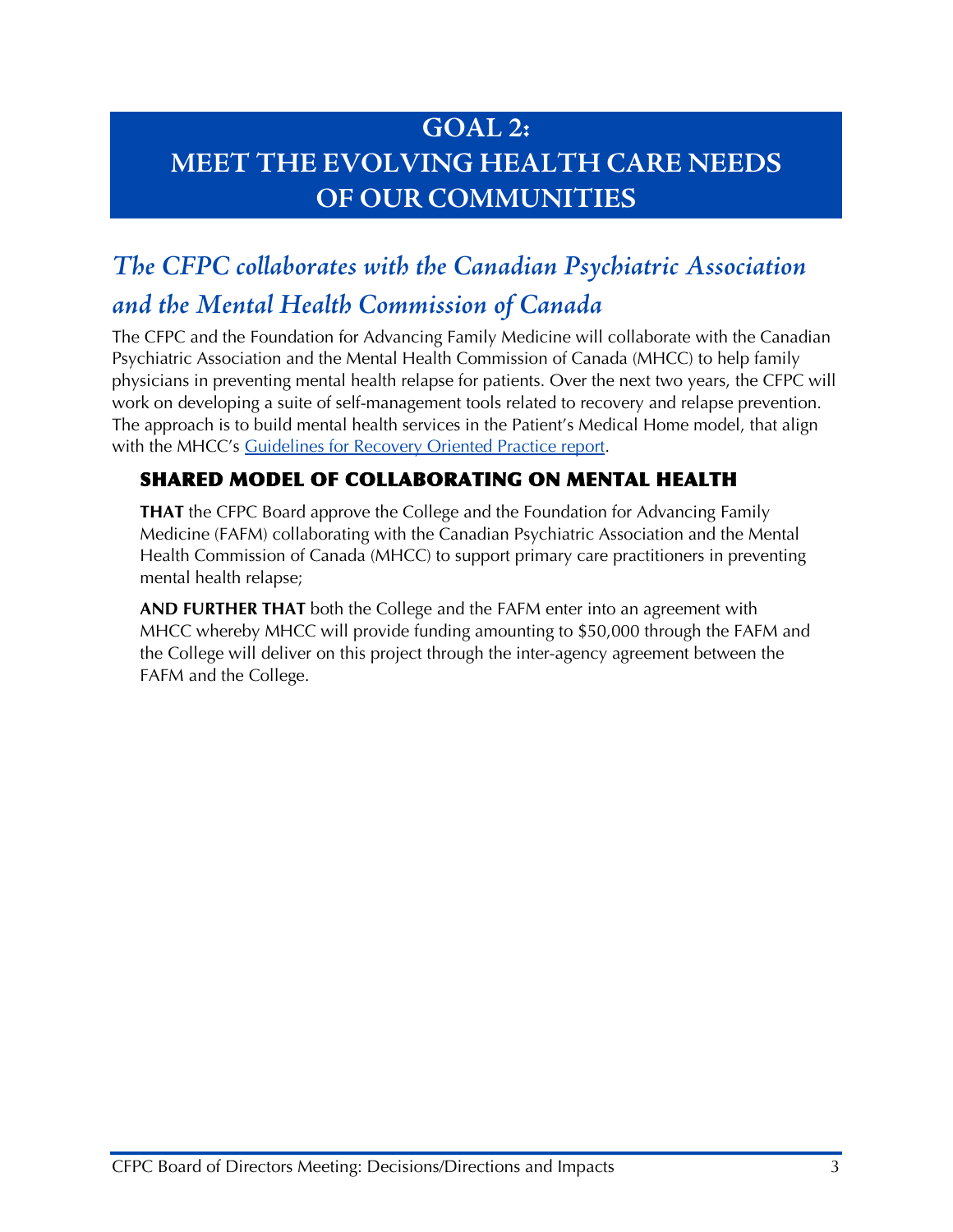### **GOAL 3: PROMOTE THE VALUE OF PATIENT CARE PROVIDED BY FAMILY PHYSICIANS**

### <span id="page-5-0"></span>*The CFPC supports the Canadian Medical Forum's vision and*

### *position statement—The Evolving Role of the Physician*

The CFPC, along with leaders of Canada's major national organizations, support the Canadian Medical Forum's (CMF) project The Evolving Role of the Physician—an initiative to develop and map a vision of how the role of the physician should evolve to enhance high-quality, patientcentred care, and support a sustainable high-performing health care system. The key elements of the vision include the patient-physician relationship; patients as partners in health care; multidisciplinary team based care; technological change; compensation models; physician leadership; and high-quality care.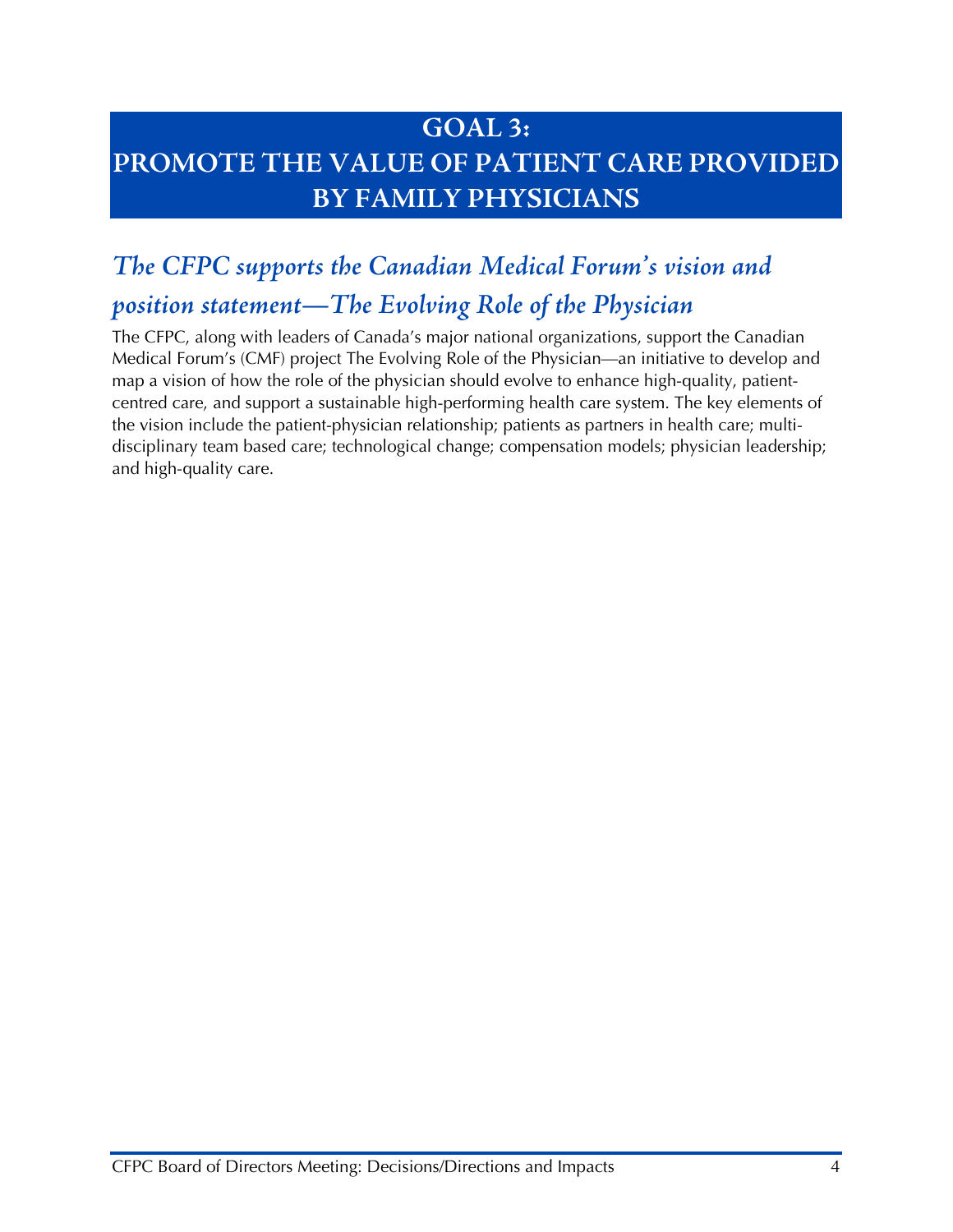## **ENTERPRISE FUNCTIONS: STRENGTHENING COLLEGE-WIDE FUNCTIONS NECESSARY FOR ORGANIZATIONAL HEALTH**

# <span id="page-6-0"></span>*The CFPC's Residency Accreditation Committee Terms of Reference*

The Residency Accreditation Committee's updated and revised [Terms of Reference](http://www.cfpc.ca/uploadedFiles/Directories/Committees_List/RAC_TOR_BoardApproved_Nov2017.pdf) will ensure that the Committee is aligned with the residency accreditation reform, aimed at maintaining a rigorous standard for accreditation and residency training programs.

#### RESIDENCY ACCREDITATION COMMITTEE TERMS OF REFERENCE

**THAT** the Board approve the modifications to the Residency Accreditation Committee's Terms of Reference.

#### <span id="page-6-1"></span>*Committee and section chair succession*

Dr. Ross Upshur has been approved as Chair of the **Ethics Committee for a three-year term.** 

### <span id="page-6-2"></span>*The CFPC's audited financial statements for 2016–2017*

The audited financial statements for the CFPC and for the CFPC's Employees' Pension Plan, for the 12-month period commencing June 1, 2016 and ending May 31, 2017, have been accepted. The [draft financial statement](http://www.cfpc.ca/uploadedFiles/About_Us/10a_Draft-Financial-Statements-for-year-ended-May-31-2017.pdf) is available on the CFPC website, and the final audited financial statements will be available and posted to the [CFPC website](http://www.cfpc.ca/ProjectAssets/Templates/Category.aspx?id=689&langType=4105&terms=annual+report) in December.

#### DRAFT AUDITED FINANCIAL STATEMENTS

**THAT** the Draft Audited Financial Statements for the CFPC for the 12-month period from 1 June 2016 to 31 May 2017 and for the CFPC Employees' Pension Plan for the 12-month period from 1 June 2016 to 31 May 2017, be accepted.

#### RECONCILIATION OF 2016-17 UNAUDITED VERSUS AUDITED FINANCIAL STATEMENTS

**THAT** the reconciliation of Unaudited and the Audited Financial statements for the year ended May 31, 2017 be accepted.

### <span id="page-6-3"></span>*The CFPC's investment report*

The CFPC will continue with its investments to ensure strong financial management and sustainability of the College. The report for the period ending May 31, 2017, has been accepted. Investment reports will continue to be monitored by the Finance and Audit Committee.

#### INVESTMENT REPORT

**THAT** the Investment Report for the 12 months ending May 31, 2017 be accepted.